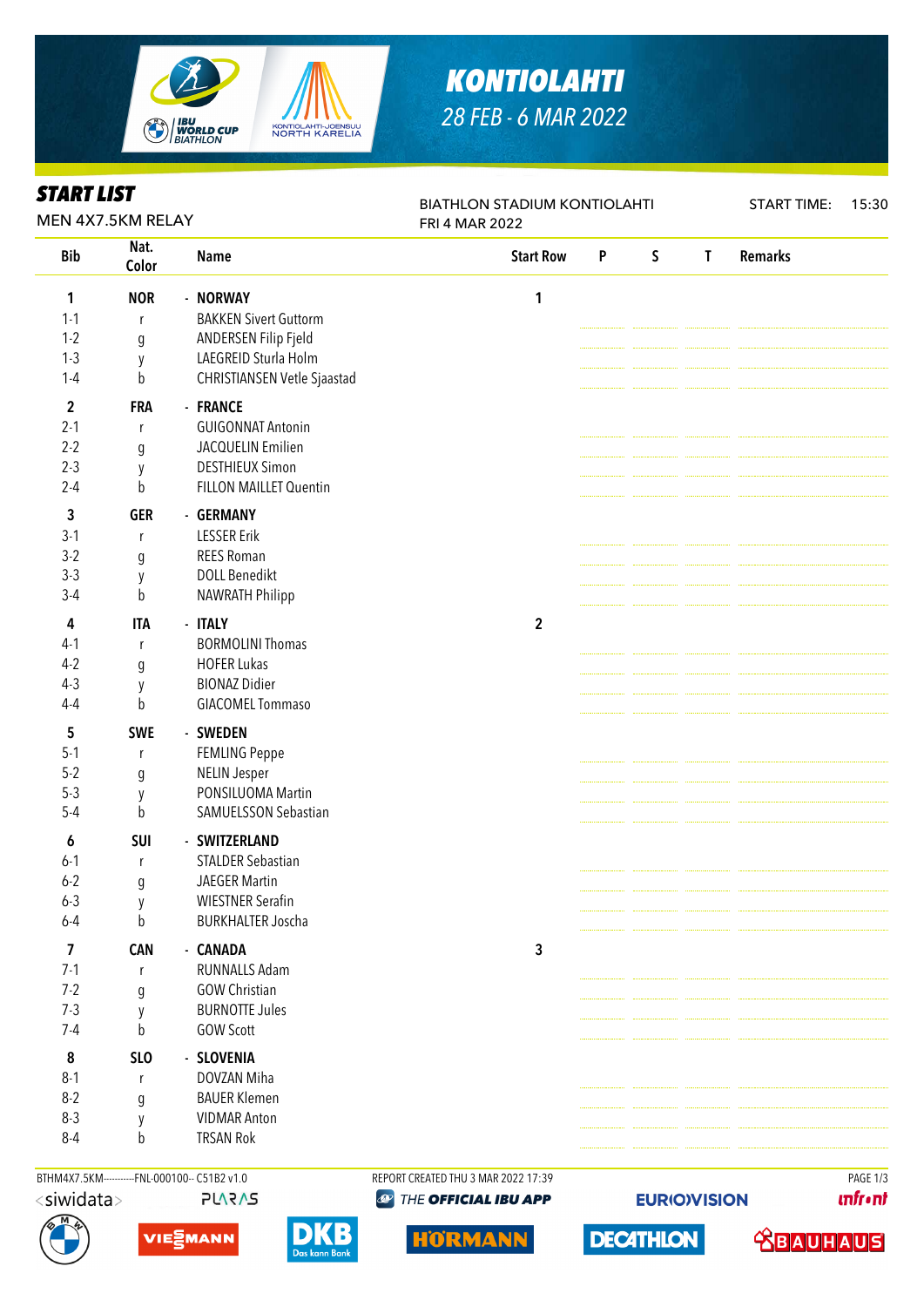

# *KONTIOLAHTI 28 FEB - 6 MAR 2022*

| Nat.<br><b>Bib</b><br>$\mathsf S$<br><b>Remarks</b><br><b>Start Row</b><br>P<br>T<br><b>Name</b><br>Color<br>9<br><b>FIN</b><br>- FINLAND<br>$9 - 1$<br>LAITINEN Heikki<br>$\mathsf{r}$<br>$9 - 2$<br>SEPPALA Tero<br>$\boldsymbol{g}$<br>$9 - 3$<br>HIIDENSALO Olli<br>y<br>$9 - 4$<br>b<br>RANTA Jaakko<br><b>CZE</b><br>10<br>- CZECH REPUBLIC<br>4<br>$10-1$<br><b>KARLIK Mikulas</b><br>$\mathsf{r}$<br>$10-2$<br>STVRTECKY Jakub<br>g<br>$10-3$<br>VACLAVIK Adam<br>y<br><b>KRCMAR Michal</b><br>$10 - 4$<br>b<br>11<br><b>AUT</b><br>- AUSTRIA<br>$11 - 1$<br><b>KOMATZ David</b><br>$\mathsf{r}$<br>$11-2$<br><b>EDER Simon</b><br>$\boldsymbol{g}$<br>$11-3$<br><b>LEITNER Felix</b><br>y<br>$11 - 4$<br>b<br><b>LEMMERER Harald</b><br>12<br><b>USA</b><br>- UNITED STATES<br>$12 - 1$<br><b>SCHOMMER Paul</b><br>$\mathsf{r}$<br>$12 - 2$<br><b>DOHERTY Sean</b><br>$\boldsymbol{g}$<br>$12-3$<br>NORDGREN Leif<br>y<br>$12 - 4$<br><b>BROWN Jake</b><br>b<br>13<br><b>EST</b><br>- ESTONIA<br>5<br>$13-1$<br>ZAHKNA Rene<br>$\mathsf r$<br>$13-2$<br><b>SIIMER Kristo</b><br>g<br>$13-3$<br><b>ERMITS Kalev</b><br>y<br>RAENKEL Raido<br>$13 - 4$<br>b<br>14<br><b>ROU</b><br>- ROMANIA<br>$14-1$<br><b>BUTA George</b><br>$\mathsf r$<br>$14-2$<br><b>SHAMAEV Dmitrii</b><br>g<br>PUCHIANU Cornel<br>$14-3$<br>y<br>$14 - 4$<br><b>FLORE Raul</b><br>b<br>15<br>LTU<br>- LITHUANIA<br>$15-1$<br><b>KAUKENAS Tomas</b><br>$\mathsf{r}$<br>$15-2$<br>STROLIA Vytautas<br>g<br>$15-3$<br>DOMBROVSKI Karol<br>y<br>$15 - 4$<br><b>BANYS Linas</b><br>b<br>16<br><b>JPN</b><br>- JAPAN<br>$\pmb{6}$<br>$16-1$<br><b>TACHIZAKI Mikito</b><br>r<br>$16 - 2$<br>KOBONOKI Tsukasa<br>g<br>$16 - 3$<br>OZAKI Kosuke<br>y<br>KODAMA Shohei<br>$16 - 4$<br>b | <b>START LIST</b><br>MEN 4X7.5KM RELAY |  |  | <b>BIATHLON STADIUM KONTIOLAHTI</b><br>FRI 4 MAR 2022 | <b>START TIME:</b> | 15:30 |  |  |
|---------------------------------------------------------------------------------------------------------------------------------------------------------------------------------------------------------------------------------------------------------------------------------------------------------------------------------------------------------------------------------------------------------------------------------------------------------------------------------------------------------------------------------------------------------------------------------------------------------------------------------------------------------------------------------------------------------------------------------------------------------------------------------------------------------------------------------------------------------------------------------------------------------------------------------------------------------------------------------------------------------------------------------------------------------------------------------------------------------------------------------------------------------------------------------------------------------------------------------------------------------------------------------------------------------------------------------------------------------------------------------------------------------------------------------------------------------------------------------------------------------------------------------------------------------------------------------------------------------------------------------------------------------------------------------------------------------------------------------------------------------------|----------------------------------------|--|--|-------------------------------------------------------|--------------------|-------|--|--|
|                                                                                                                                                                                                                                                                                                                                                                                                                                                                                                                                                                                                                                                                                                                                                                                                                                                                                                                                                                                                                                                                                                                                                                                                                                                                                                                                                                                                                                                                                                                                                                                                                                                                                                                                                               |                                        |  |  |                                                       |                    |       |  |  |
|                                                                                                                                                                                                                                                                                                                                                                                                                                                                                                                                                                                                                                                                                                                                                                                                                                                                                                                                                                                                                                                                                                                                                                                                                                                                                                                                                                                                                                                                                                                                                                                                                                                                                                                                                               |                                        |  |  |                                                       |                    |       |  |  |
|                                                                                                                                                                                                                                                                                                                                                                                                                                                                                                                                                                                                                                                                                                                                                                                                                                                                                                                                                                                                                                                                                                                                                                                                                                                                                                                                                                                                                                                                                                                                                                                                                                                                                                                                                               |                                        |  |  |                                                       |                    |       |  |  |
|                                                                                                                                                                                                                                                                                                                                                                                                                                                                                                                                                                                                                                                                                                                                                                                                                                                                                                                                                                                                                                                                                                                                                                                                                                                                                                                                                                                                                                                                                                                                                                                                                                                                                                                                                               |                                        |  |  |                                                       |                    |       |  |  |
|                                                                                                                                                                                                                                                                                                                                                                                                                                                                                                                                                                                                                                                                                                                                                                                                                                                                                                                                                                                                                                                                                                                                                                                                                                                                                                                                                                                                                                                                                                                                                                                                                                                                                                                                                               |                                        |  |  |                                                       |                    |       |  |  |
|                                                                                                                                                                                                                                                                                                                                                                                                                                                                                                                                                                                                                                                                                                                                                                                                                                                                                                                                                                                                                                                                                                                                                                                                                                                                                                                                                                                                                                                                                                                                                                                                                                                                                                                                                               |                                        |  |  |                                                       |                    |       |  |  |
|                                                                                                                                                                                                                                                                                                                                                                                                                                                                                                                                                                                                                                                                                                                                                                                                                                                                                                                                                                                                                                                                                                                                                                                                                                                                                                                                                                                                                                                                                                                                                                                                                                                                                                                                                               |                                        |  |  |                                                       |                    |       |  |  |
|                                                                                                                                                                                                                                                                                                                                                                                                                                                                                                                                                                                                                                                                                                                                                                                                                                                                                                                                                                                                                                                                                                                                                                                                                                                                                                                                                                                                                                                                                                                                                                                                                                                                                                                                                               |                                        |  |  |                                                       |                    |       |  |  |
|                                                                                                                                                                                                                                                                                                                                                                                                                                                                                                                                                                                                                                                                                                                                                                                                                                                                                                                                                                                                                                                                                                                                                                                                                                                                                                                                                                                                                                                                                                                                                                                                                                                                                                                                                               |                                        |  |  |                                                       |                    |       |  |  |
|                                                                                                                                                                                                                                                                                                                                                                                                                                                                                                                                                                                                                                                                                                                                                                                                                                                                                                                                                                                                                                                                                                                                                                                                                                                                                                                                                                                                                                                                                                                                                                                                                                                                                                                                                               |                                        |  |  |                                                       |                    |       |  |  |
|                                                                                                                                                                                                                                                                                                                                                                                                                                                                                                                                                                                                                                                                                                                                                                                                                                                                                                                                                                                                                                                                                                                                                                                                                                                                                                                                                                                                                                                                                                                                                                                                                                                                                                                                                               |                                        |  |  |                                                       |                    |       |  |  |
|                                                                                                                                                                                                                                                                                                                                                                                                                                                                                                                                                                                                                                                                                                                                                                                                                                                                                                                                                                                                                                                                                                                                                                                                                                                                                                                                                                                                                                                                                                                                                                                                                                                                                                                                                               |                                        |  |  |                                                       |                    |       |  |  |
|                                                                                                                                                                                                                                                                                                                                                                                                                                                                                                                                                                                                                                                                                                                                                                                                                                                                                                                                                                                                                                                                                                                                                                                                                                                                                                                                                                                                                                                                                                                                                                                                                                                                                                                                                               |                                        |  |  |                                                       |                    |       |  |  |
|                                                                                                                                                                                                                                                                                                                                                                                                                                                                                                                                                                                                                                                                                                                                                                                                                                                                                                                                                                                                                                                                                                                                                                                                                                                                                                                                                                                                                                                                                                                                                                                                                                                                                                                                                               |                                        |  |  |                                                       |                    |       |  |  |
|                                                                                                                                                                                                                                                                                                                                                                                                                                                                                                                                                                                                                                                                                                                                                                                                                                                                                                                                                                                                                                                                                                                                                                                                                                                                                                                                                                                                                                                                                                                                                                                                                                                                                                                                                               |                                        |  |  |                                                       |                    |       |  |  |
|                                                                                                                                                                                                                                                                                                                                                                                                                                                                                                                                                                                                                                                                                                                                                                                                                                                                                                                                                                                                                                                                                                                                                                                                                                                                                                                                                                                                                                                                                                                                                                                                                                                                                                                                                               |                                        |  |  |                                                       |                    |       |  |  |
|                                                                                                                                                                                                                                                                                                                                                                                                                                                                                                                                                                                                                                                                                                                                                                                                                                                                                                                                                                                                                                                                                                                                                                                                                                                                                                                                                                                                                                                                                                                                                                                                                                                                                                                                                               |                                        |  |  |                                                       |                    |       |  |  |
|                                                                                                                                                                                                                                                                                                                                                                                                                                                                                                                                                                                                                                                                                                                                                                                                                                                                                                                                                                                                                                                                                                                                                                                                                                                                                                                                                                                                                                                                                                                                                                                                                                                                                                                                                               |                                        |  |  |                                                       |                    |       |  |  |
|                                                                                                                                                                                                                                                                                                                                                                                                                                                                                                                                                                                                                                                                                                                                                                                                                                                                                                                                                                                                                                                                                                                                                                                                                                                                                                                                                                                                                                                                                                                                                                                                                                                                                                                                                               |                                        |  |  |                                                       |                    |       |  |  |
|                                                                                                                                                                                                                                                                                                                                                                                                                                                                                                                                                                                                                                                                                                                                                                                                                                                                                                                                                                                                                                                                                                                                                                                                                                                                                                                                                                                                                                                                                                                                                                                                                                                                                                                                                               |                                        |  |  |                                                       |                    |       |  |  |
|                                                                                                                                                                                                                                                                                                                                                                                                                                                                                                                                                                                                                                                                                                                                                                                                                                                                                                                                                                                                                                                                                                                                                                                                                                                                                                                                                                                                                                                                                                                                                                                                                                                                                                                                                               |                                        |  |  |                                                       |                    |       |  |  |
|                                                                                                                                                                                                                                                                                                                                                                                                                                                                                                                                                                                                                                                                                                                                                                                                                                                                                                                                                                                                                                                                                                                                                                                                                                                                                                                                                                                                                                                                                                                                                                                                                                                                                                                                                               |                                        |  |  |                                                       |                    |       |  |  |
|                                                                                                                                                                                                                                                                                                                                                                                                                                                                                                                                                                                                                                                                                                                                                                                                                                                                                                                                                                                                                                                                                                                                                                                                                                                                                                                                                                                                                                                                                                                                                                                                                                                                                                                                                               |                                        |  |  |                                                       |                    |       |  |  |
|                                                                                                                                                                                                                                                                                                                                                                                                                                                                                                                                                                                                                                                                                                                                                                                                                                                                                                                                                                                                                                                                                                                                                                                                                                                                                                                                                                                                                                                                                                                                                                                                                                                                                                                                                               |                                        |  |  |                                                       |                    |       |  |  |
|                                                                                                                                                                                                                                                                                                                                                                                                                                                                                                                                                                                                                                                                                                                                                                                                                                                                                                                                                                                                                                                                                                                                                                                                                                                                                                                                                                                                                                                                                                                                                                                                                                                                                                                                                               |                                        |  |  |                                                       |                    |       |  |  |
|                                                                                                                                                                                                                                                                                                                                                                                                                                                                                                                                                                                                                                                                                                                                                                                                                                                                                                                                                                                                                                                                                                                                                                                                                                                                                                                                                                                                                                                                                                                                                                                                                                                                                                                                                               |                                        |  |  |                                                       |                    |       |  |  |
|                                                                                                                                                                                                                                                                                                                                                                                                                                                                                                                                                                                                                                                                                                                                                                                                                                                                                                                                                                                                                                                                                                                                                                                                                                                                                                                                                                                                                                                                                                                                                                                                                                                                                                                                                               |                                        |  |  |                                                       |                    |       |  |  |
|                                                                                                                                                                                                                                                                                                                                                                                                                                                                                                                                                                                                                                                                                                                                                                                                                                                                                                                                                                                                                                                                                                                                                                                                                                                                                                                                                                                                                                                                                                                                                                                                                                                                                                                                                               |                                        |  |  |                                                       |                    |       |  |  |
|                                                                                                                                                                                                                                                                                                                                                                                                                                                                                                                                                                                                                                                                                                                                                                                                                                                                                                                                                                                                                                                                                                                                                                                                                                                                                                                                                                                                                                                                                                                                                                                                                                                                                                                                                               |                                        |  |  |                                                       |                    |       |  |  |
|                                                                                                                                                                                                                                                                                                                                                                                                                                                                                                                                                                                                                                                                                                                                                                                                                                                                                                                                                                                                                                                                                                                                                                                                                                                                                                                                                                                                                                                                                                                                                                                                                                                                                                                                                               |                                        |  |  |                                                       |                    |       |  |  |
|                                                                                                                                                                                                                                                                                                                                                                                                                                                                                                                                                                                                                                                                                                                                                                                                                                                                                                                                                                                                                                                                                                                                                                                                                                                                                                                                                                                                                                                                                                                                                                                                                                                                                                                                                               |                                        |  |  |                                                       |                    |       |  |  |
|                                                                                                                                                                                                                                                                                                                                                                                                                                                                                                                                                                                                                                                                                                                                                                                                                                                                                                                                                                                                                                                                                                                                                                                                                                                                                                                                                                                                                                                                                                                                                                                                                                                                                                                                                               |                                        |  |  |                                                       |                    |       |  |  |
|                                                                                                                                                                                                                                                                                                                                                                                                                                                                                                                                                                                                                                                                                                                                                                                                                                                                                                                                                                                                                                                                                                                                                                                                                                                                                                                                                                                                                                                                                                                                                                                                                                                                                                                                                               |                                        |  |  |                                                       |                    |       |  |  |
|                                                                                                                                                                                                                                                                                                                                                                                                                                                                                                                                                                                                                                                                                                                                                                                                                                                                                                                                                                                                                                                                                                                                                                                                                                                                                                                                                                                                                                                                                                                                                                                                                                                                                                                                                               |                                        |  |  |                                                       |                    |       |  |  |
|                                                                                                                                                                                                                                                                                                                                                                                                                                                                                                                                                                                                                                                                                                                                                                                                                                                                                                                                                                                                                                                                                                                                                                                                                                                                                                                                                                                                                                                                                                                                                                                                                                                                                                                                                               |                                        |  |  |                                                       |                    |       |  |  |
|                                                                                                                                                                                                                                                                                                                                                                                                                                                                                                                                                                                                                                                                                                                                                                                                                                                                                                                                                                                                                                                                                                                                                                                                                                                                                                                                                                                                                                                                                                                                                                                                                                                                                                                                                               |                                        |  |  |                                                       |                    |       |  |  |
|                                                                                                                                                                                                                                                                                                                                                                                                                                                                                                                                                                                                                                                                                                                                                                                                                                                                                                                                                                                                                                                                                                                                                                                                                                                                                                                                                                                                                                                                                                                                                                                                                                                                                                                                                               |                                        |  |  |                                                       |                    |       |  |  |
|                                                                                                                                                                                                                                                                                                                                                                                                                                                                                                                                                                                                                                                                                                                                                                                                                                                                                                                                                                                                                                                                                                                                                                                                                                                                                                                                                                                                                                                                                                                                                                                                                                                                                                                                                               |                                        |  |  |                                                       |                    |       |  |  |
|                                                                                                                                                                                                                                                                                                                                                                                                                                                                                                                                                                                                                                                                                                                                                                                                                                                                                                                                                                                                                                                                                                                                                                                                                                                                                                                                                                                                                                                                                                                                                                                                                                                                                                                                                               |                                        |  |  |                                                       |                    |       |  |  |
|                                                                                                                                                                                                                                                                                                                                                                                                                                                                                                                                                                                                                                                                                                                                                                                                                                                                                                                                                                                                                                                                                                                                                                                                                                                                                                                                                                                                                                                                                                                                                                                                                                                                                                                                                               |                                        |  |  |                                                       |                    |       |  |  |
|                                                                                                                                                                                                                                                                                                                                                                                                                                                                                                                                                                                                                                                                                                                                                                                                                                                                                                                                                                                                                                                                                                                                                                                                                                                                                                                                                                                                                                                                                                                                                                                                                                                                                                                                                               |                                        |  |  |                                                       |                    |       |  |  |



**PLARAS** 









**EURIO)VISION** 

**unfront**